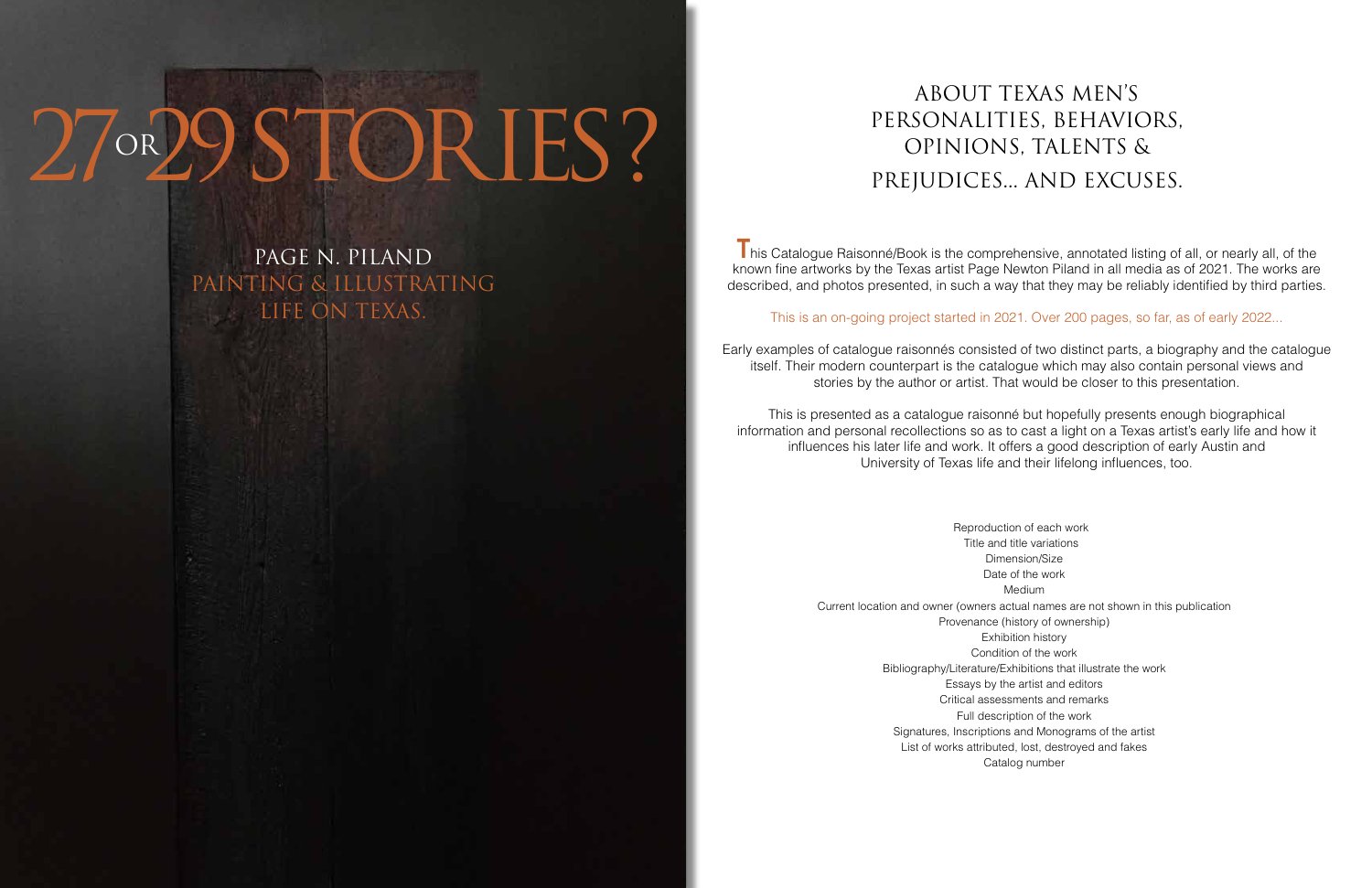**I** did love that old UT Library Tower. Still do, in spite of her old age, her fickle nature and her silly-sad past.

 I grew up in Austin, Texas, always living near the University of Texas campus. As kids we would ride our bikes over there and run up those 29 stairs (or 27 stairs depending on who was counting). There were stairs all the way to the top with windows that we could barely see out of at first. My brothers and I and our buddies loved to perch on that outside top deck peering out between the balustrades of the wall. We could see forever. And sailing paper airplanes from the very top deck was exhilarating! Why, we could sail them as far as the "Drag" (Guadalupe Street). Or so we "remember" and brag about.

 Later I lucked into a summer job working for The Humanities Research Center in the secret tower basement. I toiled in my lil' brown smock sitting on a tiny stool in the basement "oiling" parchment covers of rare and secret books from tiny bowls of hot oil. The books and art collections came in from donors and collectors from all around the world. I was about 15 or 16 at that time. They even let me catalog a vast American Indian collection that came in packed in old cardboard boxes. Priceless artifacts were just piled up in stacks in the boxes. I bet they had to re-catalog everything later but I was enthusiastic and welcomed the task. I learned a lot about Native Americans during my Scouting "Indian Dancing" days!

 Later my Mom became The Registrar of The Library. My wife Pat and many of her friends worked for "Ms. Caffey" as they called her. (Caffey was her re-married last name.)

 The Tower shooting tragedy occurred in August 1966. I watched from the Art Building. Pat and "Ms. Caffey" were in the Tower. I was listening on the radio and saw tiny puffs of smoke and heard rifle reports coming from my old lookout perch. Many students and Austinites grabbed their rifles, pistols and shotguns and rushed to join in shooting at the top deck. The police on the radio kept asking the folks to "please stop shooting at the Tower". (Another report published later said the police were "urging" participation in the shooting) A horrible day. And a sad memory of my beloved old Tower.

 I graduated that same, too hot, August month. Pat and I gathered up baby David, packed up our meager belongings in a U-Haul Trailer and left Austin in that old beat up Hillman Minx. We did not return for quite some time.

 This painting features an ancient long leaf pine plank with old black nail holes. It does remind me of the Tower and those bullet holes/scars/smoke. The other half of the Tower is oil on canvas painted in oil as new pine would appear. I burned the top left side out in the Spring Street Studio parking lot in Houston in about 2018.

 My question is, how do we choose to remember, or forget, that Tower Tragedy and that old, too hot day, not so long ago.

### *Choosing Sides of The Tower. A Portrait.*

72" x 48" x 2". 2019. • Mixed media: Oil on canvas with actual long leaf wood pine plank inset flush with the surface of the painting. • The plank was burned in Houston at 1824 Spring Street outside Page Piland's studio in the parking lot. It was purchased at Clarks Fine Woods in Houston, TX. • Owned by Page Newton Piland. 2021. • Located in Piland home in Bellaire, TX. • Exhibited in Piland's Spring Street Studio in Houston. • Excellent condition. 2021. • Piland Biography/ C.R. "Long Book"- *29 Stories* discusses the works in detail. • Mentioned and discussed in the publication: Art Houston, Issue 11, 2020. • See photo of work in The CR Book written by the artist in Bellaire, Texas. 2021. • Signed by the artist on the back of canvas and stretcher bars.

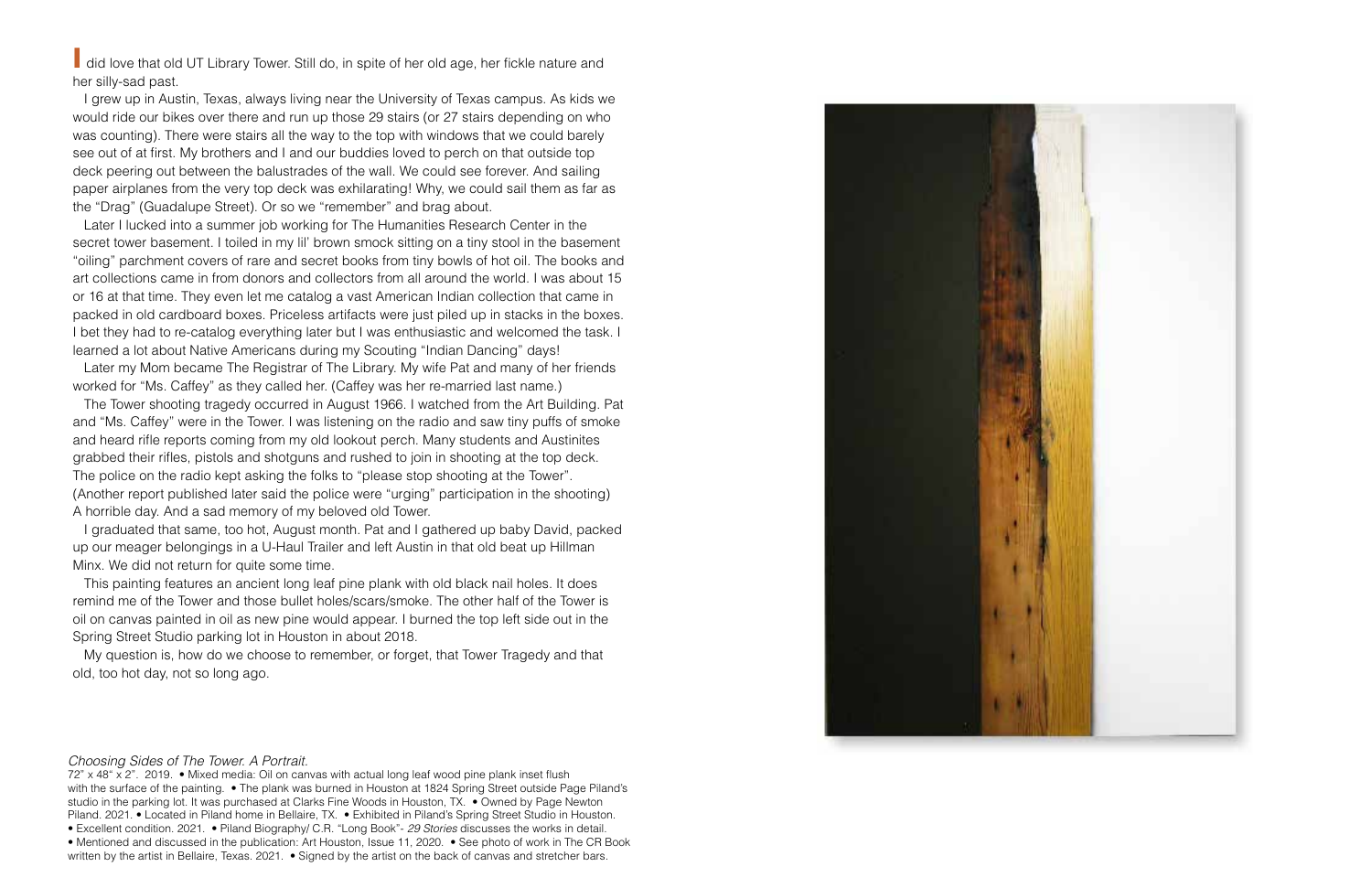**O**ne of the first works produced after graduation was in the series of "Leaving" Home" drawings and paintings. This drawing was done in Houston in about 1968. It was shown in The Dallas Museum of Fine Arts 69th Southwestern Drawing Exhibition. I was fond of drawing turtles and several more were produced. This one was titled *Leaving Home.* 

 I studied up on turtles. Fasinating history and folklore stories appear to be told and re-told. My interest was not so "euridite" however. This drawing was in remembrance of a family member... well, almost a family member. We had a tiny green turtle as a pet. We kept it in a Pyrex dish and fed it lettuce, tomatoes and turtle food. We were heart broken when the little turtle disappeared. I did the drawing from memory and took it to Dallas in my old Austin Healy in 1969 for the big exhibition. Time proved that many art stars emerged from that show and became familiar names in Texas art circles. The show also toured for a couple of seasons. The little turtle drawing is a favorite and we still have it. During this time the real turtle DID

return. He had been living under the refrigerator for about 6 months.

 We moved to Houston in 1968 from Dallas where I worked in a big Dallas Ad Agency - Wyatt & Williams, Inc. I learned a lot there but it was a little too advanced and sophisticated for me at the time. There were great designers and art directors employed there but I was the bottom man on the toten pole. So I accepted a lead design position in Houston at Middaugh Associates. My original plan was to become a free-lance



graphic designer and after about 8-10 months in Houston I did just that. This also gave me time to pursue my fine art. It was the perfect set up for a good while.

 I rented a studio space in 1968(9?) on Richmond Avenue at Lake Street. I learned years later that this tiny building was the early office of the Houston Ad Agency Weekley & Valeti. Of course, P. R. man Jack Valenti left home for Washington DC with LBJ on that plane from Dallas in 1963 and did NOT return to the Ad Agency or Houston anytime soon after that infamous, too hot, too sad, day so long ago. *In the famous photo Jack Valenti is the crouching man on the left.* 

#### *Leaving Home.* 1968.

Mixed Media. Markers on parchment paper cut out and fixed/glued to Strathmore Drawing Paper. 8"x10".

- The drawing was made in Page's studio on Richmond in Houston. Owned by Page Newton Piland. 2021.
- Located in Piland home in Bellaire, TX. Dallas Museum of Fine Art 69th Southwestern Drawing Exhibition.
- Excellent condition. 2021. Piland Biography/ C.R. "Long Book"- *29 Stories* discusses the works in detail.
- The DMFA Press Release of 1969 discusses the show. It was typed on an old typewriter and corrections can be

seen. • See photo of work in The CR Book written by the artist in Bellaire, Texas. 2021. • Signed by the artist.

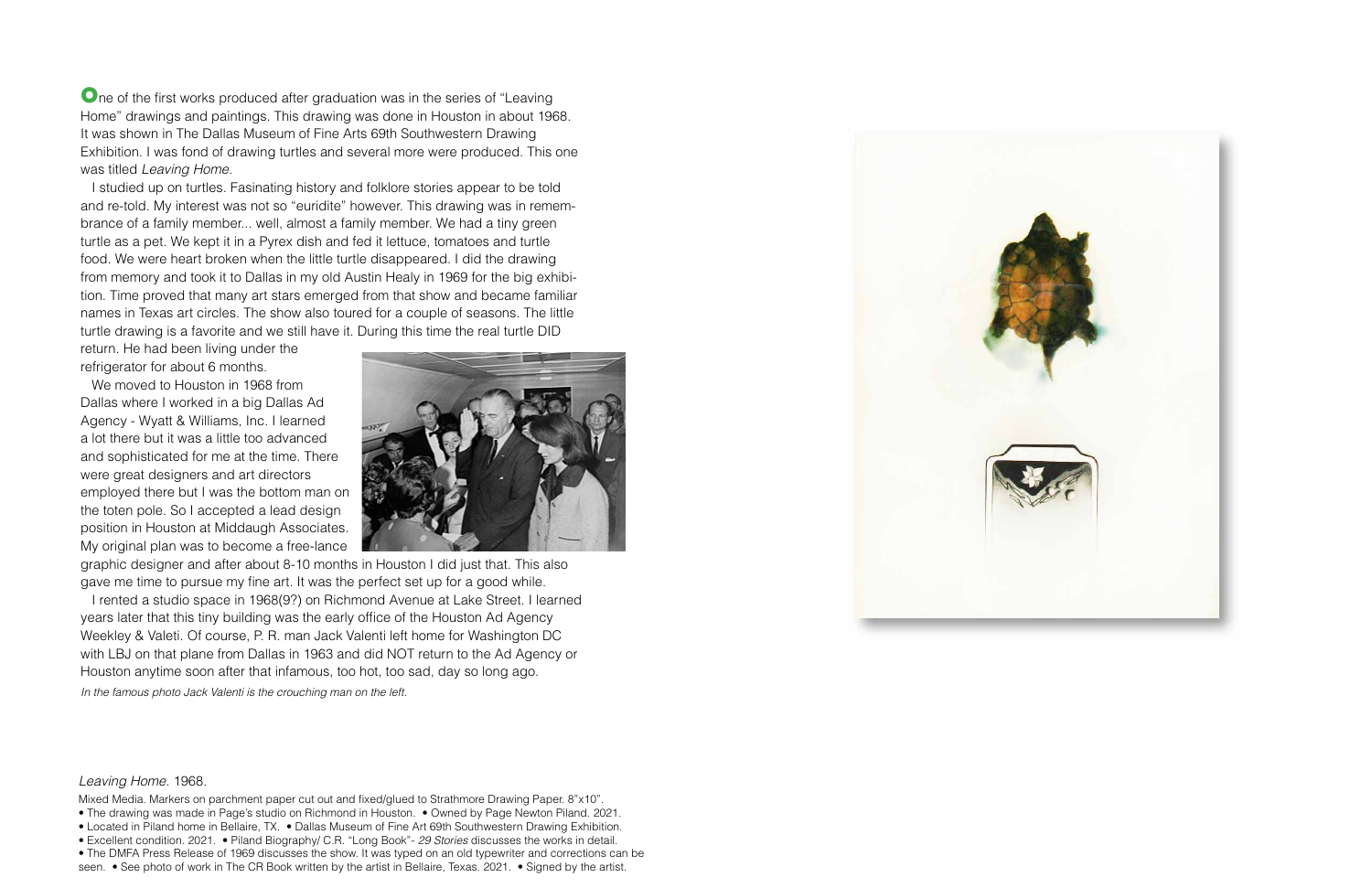$\blacksquare$  his mixed media painting for a Houston family has a long history. The story traces back to Austin, Texas from the early 1960s.

 In about 1961 or 1962 I found a part time job with a display design firm that made all kinds of displays for local business, city events and even parade float decorations. The Display company was located in the downtown warehouse area near the Colorado River which is now called Town Lake. I learned that my job included things like going to the downtown indoor movie theaters and decorating the street display windows and setting up tables inside with photos of the "stars" and information about the current movie. Also I helped with some store displays which were made of paper mache' and often airbrushed by incredible hispanic artisans set up out back in an indoor-outdoor spray booth. I was expected to cut templates and "box up" small displays to ship. I had no idea what I was doing. I was cutting my hands to ribbons on razor-sharp cardboard edges. Yikes. The owner was not pleased with my lack of expertise. I quit saying that this was ruining my hands. He was probably glad to see me go.

 Anyways, about 55 years later a young couple came into the Spring Street Studio on the open house Second Saturday. They said they were interested in a large painting that would go in their new home. They liked some of the Bois D' Arc wood planks and we made a plan but nothing was set in stone. For fun I proceeded to move forward with the painting. The plan was put on hold for many years for various good reasons. It was shown in a couple of Galley shows about town but it was not really finished. About 3-4 years after working on the project, the young couple who had gotten married, had a child and bought their first home in The Heights, showed up again. They liked the painting and were still interested. Turns out the guy's Granddad was my boss 55 years earlier at the Display Shop as we learned discussing Austin. They planned to decorate their new living room with one of his Granddad's paintings and mine. How thoughtful and flattering! His GD's paintings remind me of some of the old Dallas Nine Group's paintings and drawings.

 The painting has half of a broken plank inset into the canvas and the other half is painted to match. I cut out and shaped the knot holes in the painted side, too. I felt that I had repaired something irreparably broken.

 This was indeed the last painting completed in the Spring Street Studio #109. That was December 2020. The Pandemic was still a concern. So after 10 years I had an "Annual" Going Out Of Business Sale and moved on, The paintings are stored in a big storage unit that is air climate controlled, and safe, in Bellaire, Texas near our home.



*Family Commission. A Portrait.*•

• Mixed media: Oil on canvas with 1/2 of the actual plank inset into the canvas. • The plank was found at Clark's Lumberyard in Houston. The painting is in the collector's home in The Houston Heights. • Made and exhibited in Piland's Spring Street Studio and several Gallery events in Houston. • Piland Biography/ C.R. "Long Book" - 29 Stories discusses the works in detail. • See photo of the work in the Book written by the artist in Bellaire, Texas. 2021. • Signed by the artist on the back of canvas and the stretcher bars.

<sup>72</sup> inches x 38" x 2". • 2015-2020.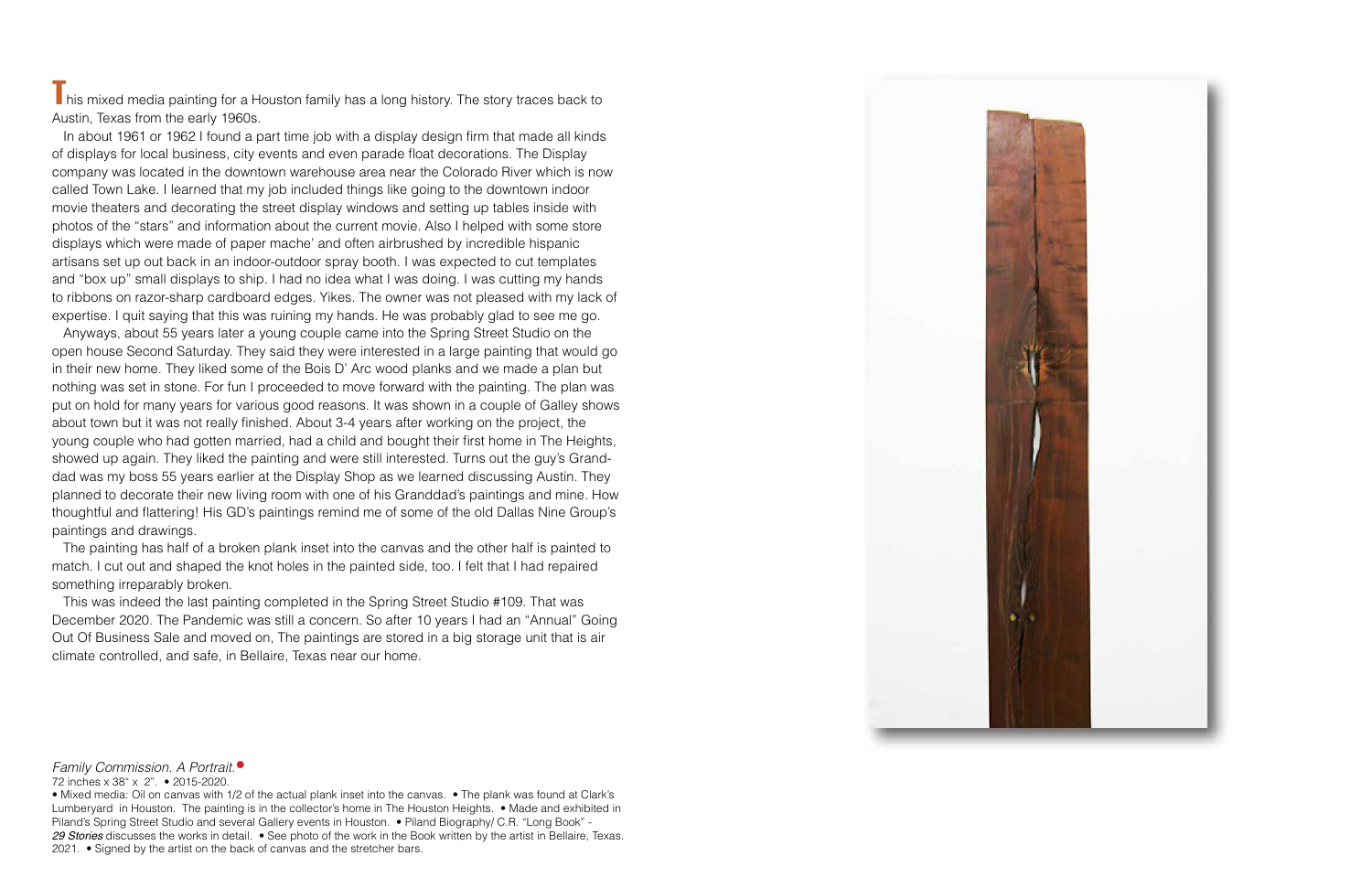*Choosing Sides Of The Cello.* Two Portraits. Front. Back*.* •• 72 inches x 48" x 2". • 2020 • Mixed media: Oil on canvas with actual cello parts inset into the canvas. • The cello was found at Lisie Violin shop in Houston. • Both paintings are in a Houston collectors home. Purchased in December 2020. • Made and exhibited in Piland's Spring Street Studio in Houston. • Piland Biography/ C.R. "Long Book"- *29 Stories* discusses the works in detail. • See photo of the work in The same book written by the artist in Bellaire, Texas. 2021. • Signed by the artist on the back of canvas and the stretcher bars.





The two mixed media paintings *Choosing Sides Of The Cello* have meanings and questions. They are from a linage of "Choosing Sides" works I had produced over the years. Like *Choosing Sides Of The Mansion* done in about 2009 and *Choosing Sides Of The Tower*, 2020.

 The cellos came up in my mind as I remembered my days of attempting to play the old family violin. That old instrument was given to my Mom Dorthy (Piland) Caffey by My Granddad Page Stanley Mangum in the 1920 or 30s. It was pretty used up by the time it came down to me. I still have the instrument.

 I am always amazed by the different way folks viewed the old instruments. Were they really beaten up and used up or were they absolutely beautiful in every way.

 I found the cello in Lisie's Violin shop on Richmond Ave. near Kirby Drive in 2019. It was about to be abandoned as the luthiers could not repair it. It was very beautiful to me and I carted it off with an old carrying case and other parts.

 I learned how to remove the cello face and back by watching videos of lutheirs at work. I also learned about the history of bow making and what woods were used. What fun! I ended up cutting the cello sides to leave enough "sides", or roundabouts, to inset the front flush with the can-

vas. I carefully cut the fingerboard to lie flat and added a 5th string with a child's violin peg. The peg box was broken. I repaired it with violin strings as well as the face. I found an old broken bass bow at Quantum Bass Shop near HCC in downtown Houston. I "repaired" the bow, inset it, and wove the horsehair about the cello strings. I painted in a broken "too tall" stand. I cut down the bridge to allow the strings to be close to the surface of the canvas. I cut the face down the middle, inserted the canvas on the right side, pulled it tight and painted that side. Quite a time consuming and tedious job. I then painted the back side work which is perfect in every way. Half of the back is real. My question: Which side would I, or an adult viewer, or a child choose to see or like best... and why?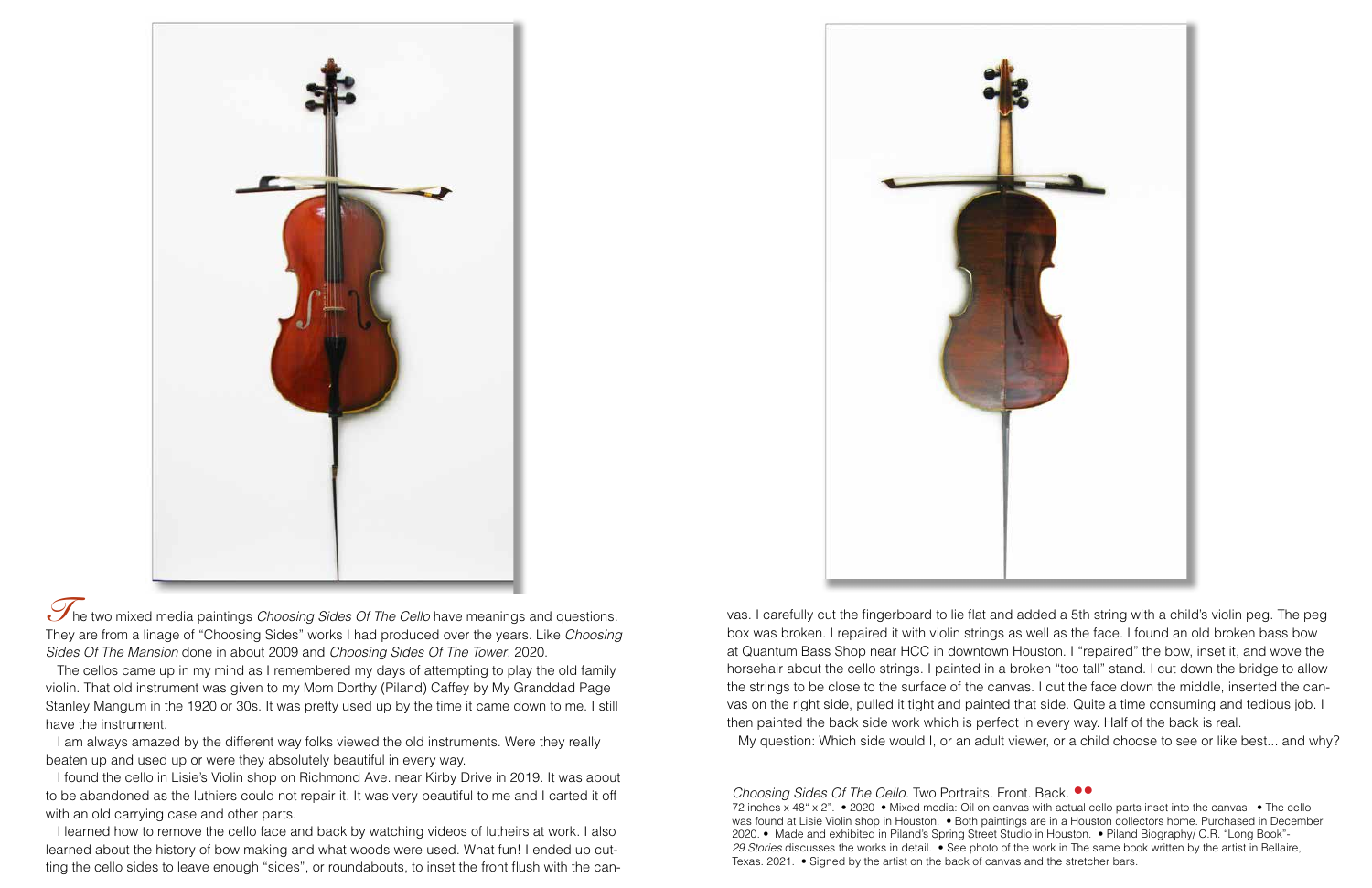Purpleheart is my favorite exotic wood. I "discovered" this variety at Clarks in the Houston Heights. The color is wonderful and many works were made using this wood.

 Of course, the vessel or the boat theme keeps coming back. I was thinking about a voyage I "took" when just a kid of about 8-9 years old in the old 12 foot boat Dr. Cleveland built and gave to our Granddad and my brothers, I set off by myself to finally head out to Lake Travis

from our dock on tiny Cypress Creek outside Austin, Texas. I had been warned by the adults not to try this until I got older. That just made me really want to go! I remember a good wind blowing and a rain storm coming on. No problem, I thought. It was a problem, a big problem, and I had to turn back and let the winds push me back into the dock area. I was so disappointed. We had many great adventures in that little boat powered by the lawnmower motor that our Uncle Frank fixed up. Some were more fun than others.

 We spent a great deal of time bailing out that boat and the other old boats. I recall being out in that leaky old boat when smart aleck water skiers would "buzz" us. We got even by filling our "bailing" pails and coffee cans with filthy, oily, bilge water and dousing the skiers as they raced by. What fun we had!



 I used long planks in this purpleheart work and carefully cut and shaped the curves and paddle with 50 year old wood files and hand saws and skill/saber saws. Being most careful to avoid gaps that might "leak". What fun I had!

 The painting was exhibited in The Galveston Art Center Show curated by Dennis Nance in about 2017-18. I offered it to the Houston Airport System Collection in 2021.

#### *The Departure. A Portrait.*

130" x 48" x 2". • 2016 • Mixed media: Oil on canvas with actual wooden planks inset flush with the surface of the painting. The planks were found at The Clarks Fine Woods Lumberyard near The Piland Studio in Houston. • In the artists collection at 2021. Located in Piland home/storage in Bellaire, TX. • Exhibited in Piland's Spring Street Studio in Houston and The Galveston Art Center Exhibition in 2017. Curated by Dennis Nance. Featured in magazine story in Art Houston, 2020, Issue 11. • Excellent condition in 2021. • Piland Biography/ C.R. "Long Book"- *29 Stories* discusses the works in detail. • See photo of work in The C.R. Book written by the artist in Bellaire, Texas. 2021. • Signed by the artist on the back of canvas and the stretcher bars.